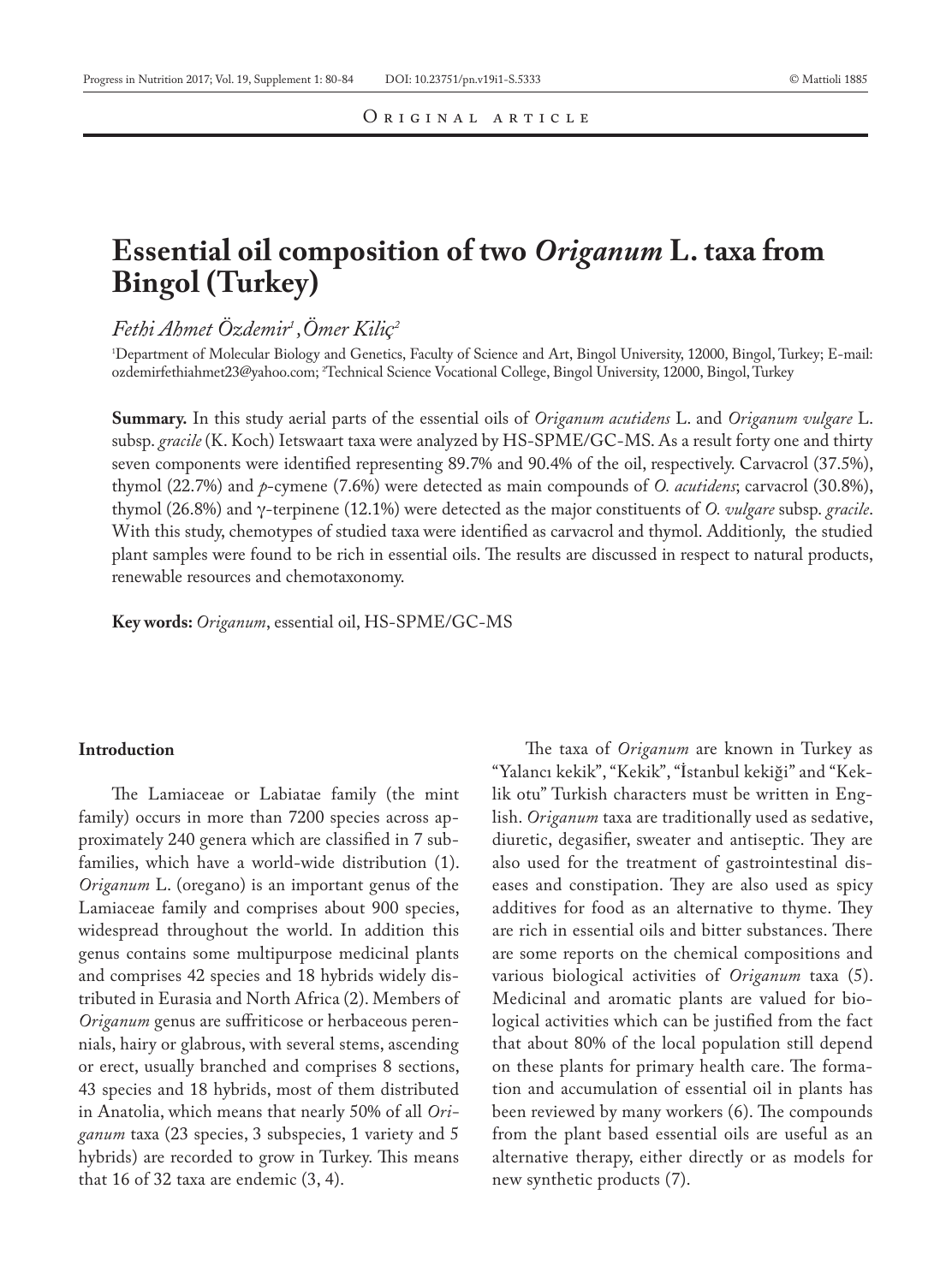Some *Origanum* taxa are pungent, bitter, hot, stomachic, anthelmintic, alexipharmic, useful in diseases of the heart and blood, fevers, leucoderma and inflammation (8). An infusion of *Origanum* is used as a stimulant, sudorific, emmenagogue and galactagogue and is also useful in asthma, hysteria, paralysis and antibacterial activity (9). Tsimidou and Boskou (10) concluded that among the herbs and spices extensively studied, the plants obtained from the Labiatae family possess a significant antioxidant activity. Lagouri et al. (11) studied the antioxidant activity of essential oils and they found that oregano essential oil, rich in thymol and carvacrol, has a considerable antioxidant effect on the process of lard oxidation. In recent studies, Kilic and Bagci (5) examined the essential oil of *Origanum vulgare* subsp. *gracile* grown in Turkey, as well as the probability of using the plant as herbal tea. They detected thymol and carvacrol as the main compounds. Carvacrol and thymol are the main antimicrobial and antioxidant monoterpene phenolic compounds that constitute about 78–85% of *Origanum* essential oil. In addition to the antimicrobial and antioxidant properties, carvacrol and thymol provide the characteristic flavor and odor (12). The antimicrobial activity of these compounds is attributed to their lipophilic character that makes them more attractive to the cell membrane structures. Consequently, their presence cause membrane expansion, increases fluidity and permeability, disturbs embedded proteins, inhibits respiration, and alters ion transport processes (13). These compounds act as antioxidant agents quenching free radicals by donating hydrogen atoms or electrons, retarding lipid oxidation (14).

*O. acutidens* is an endemic species generally growing in northeastern Turkey; subshrub to 50 cm, branches to 10 pairs per stem, leaves subsessile, ovate, obtuse, glaucous; verticillaster 2-12 flowered; calyx 5-7.5 mm; corolla white or tinged pink; Fl.6-8; habitat generally calcerous and non-calcareous rocks, slopes and screes, 1000-3000 m. (4). *O. acutidens* has antitumor activity against breast cancer cell lines (15). *O. vulgare* is a perennial herb, to 100 cm, adpressed pilose, hirsute, or glabrous and often pruinose, corolla purple, pink or white and has four subspecies (subsp. *gracile*  (K.Koch) Ietswaart, *hirtum* (Link) Ieswaart, *vulgare*, ve *viride* (Boiss.) ?Hayek) in Flora of Turkey (4).

The present study sought to investigate the essential oil compounds of *Origanum acutidens* and *Origanum vulgare* subsp. *gracile*, to explain the chemotaxonomic significance and to determine chemotypes and to potential usefulness of studied samples.

# **Materials and Methods**

#### *Plant materials*

*Origanum acutidens* was collected at the flowering stage in July 2016 in vicinity of Şaban village, Bingöl, Turkey. *Origanum vulgare* subsp. *gracile* was collected from Bingöl-Solhan, Hazarşah village, Aksakal Göl hamlet, stony and igneous slopes of stream 1600- 1700 m, in June 2016. The taxonomic identification of plant materials was confirmed by plant taxonomist Dr. Ömer Kılıç, in Technical Vocational College, Bingöl University, Bingöl, Turkey. The voucher specimens have been deposited at the Department of Park and Garden Plants of Bingol University.

#### *HS-SPME Procedure*

"Five grams powder of aerial part of studied samples were carried out by a (HS-SPME) head space solid phase microextraction method using a divinyl benzene/carboxen/polydimethylsiloxane (DVB/CAR/ PDMS) fiber, with 50/30 um film thickness; before the analysis the fiber was pre conditioned in the injection port of the gas chromatography (GC) as indicated by the manufacturer. For each sample, 5 g of plant samples, previously homogenized, were weighed in to a 40 ml vial; the vial was equipped with a "mininert'' valve. The vial was kept at 35°C with continuous internal stirring and the sample was left to equilibratefor 30 min; then, the SPME fiber was exposed for 40 min to the headspace while maintaining the sample at 35°C. After sampling, the SPME fiber was introduced into the GC injector, and was left for 3 min to allow the analyzes thermal desorption. In order to optimize the technique, the effects of various parameters, such as sample volume, sample headspace volume, sample heating temperature and extraction time were studied on the extraction efficiency as previously reported by Verzera et al. (16).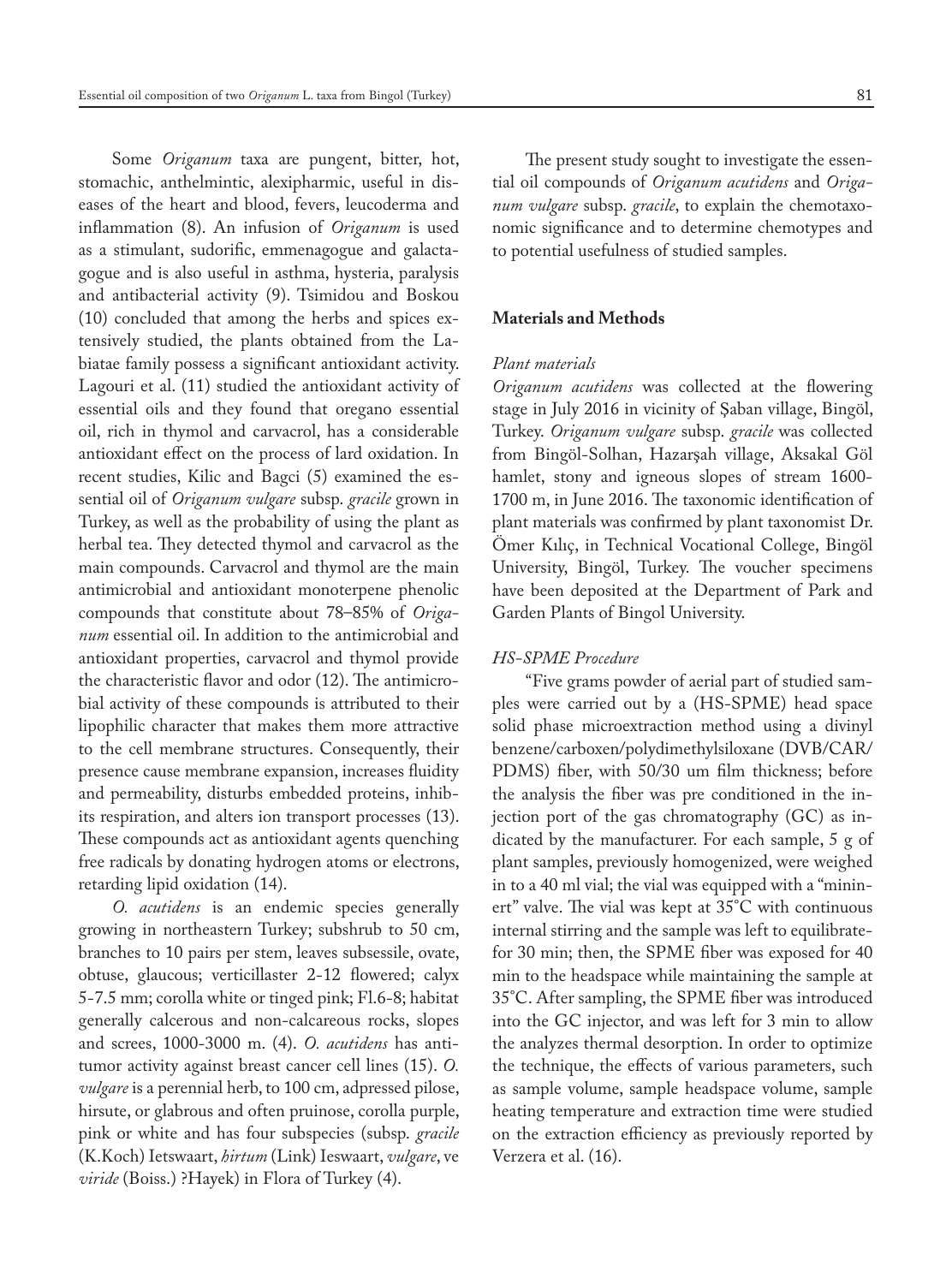# *GC-MS Analysis*

"A Varian 3800 gas chromatograph directly inter faced with a Varian 2000 ion trap mass spectrometer (VarianSpa, Milan, Italy) was used with injector temperature, 260°C; injection mode, splitless; column, 60 m, CP-Wax 52 CB 0.25 mm i.d., 0.25 um film thickness. The oven temperature was programmed as follows: 45°C heldfor 5 min, then increased to 80°C at a rate of 10°C/min, and to 240°C at 2°C/min. The carrier gas was helium, used at a constant pressure of 10 psi; the transfer line temperature, 250°C; the ionisation mode, electron impact (EI); acquisit ion range, 40 to 200 m/z; scan rate, 1 us<sup>-1</sup>. The compounds were identified using the NIST (National Institute of Standardsand Technology) library (NIST/WILEY/ EPA/NIH), mass spectral library and verified by the retention indices which were calculated as described by Van den Dool and Kratz (17). The relative amounts were calculated on the basis of peak-area ratios. The identified constituents are listed in Table 1.

# **Results**

In this study, carvacrol (37.5%), thymol (22.7%) and *p*cymene (7.6%) were detected as the main compounds of *O. acutidens*; carvacrol (30.8%), thymol (26.8%) and γ-terpinene (12.1%) were detected as the major constituents of *O. vulgare* subsp. *gracile*.

*O. acutidens* and *O. vulgare* subsp. *gracile* included high concentrations of thymol (22.7% - 26.8%, respectively) and carvacrol (37.5% - 30.8%, respectively) (Table 1). These compounds are also major constituents of *O. vulgare* subsp. *gracile* from different vegetation periods (unflowered, flowered and seeded) in Elazığ vicinity (5). The main constituents of the essential oils of this subspecies were found as thymol, γ-terpinene, α-terpinolene, carvacrol, p-cymene. It is also determined that some components show differences in different vegetation periods qualitatively and quantitatively.

## **Discussion**

While *p-*cymene, α–terpinene and thymol amount has increased in seeded vegetation periods, α–terpinolene

**Table 1**. Identified components of *Origanum* taxa (%).

| <b>Table 1.</b> Retiring components of Organism taxa (70). |      |                          |                          |
|------------------------------------------------------------|------|--------------------------|--------------------------|
| Compounds                                                  |      | RRI O. acutidens         | O. vulgare               |
|                                                            |      |                          | subsp. gracile           |
| Thujene                                                    | 995  | 1.1                      | 0.4                      |
| $\alpha$ -pinene                                           | 1021 | 0.9                      | 0.7                      |
| Camphene                                                   | 1034 | 0.5                      | 0.1                      |
| Sabinene                                                   | 1050 | 0.3                      | 1.3                      |
| $\delta$ -3-carene                                         | 1052 | $\overline{\phantom{0}}$ | 0.1                      |
| 1-octan-3-ol                                               | 1053 | 0.4                      | $\qquad \qquad -$        |
| $\beta$ -pinene                                            | 1055 | 0.3                      | 0.1                      |
| 3-oktanone                                                 | 1060 | 0.5                      | $\overline{\phantom{0}}$ |
| $\beta$ -mirsene                                           | 1064 | 1.0                      | 1.4                      |
| $\alpha$ -phallendrene                                     | 1077 | $0.2\,$                  | 0.3                      |
| $\alpha$ -terpinene                                        | 1086 | 2.1                      | 1.9                      |
| P-cymene                                                   | 1093 | 7.6                      | 2.3                      |
| Limonene                                                   | 1095 | 0.4                      | $\overline{\phantom{a}}$ |
| 1,8-cineole                                                | 1098 | 0.2                      | 1.4                      |
| Cis-ocimene                                                | 1100 | $\overline{\phantom{0}}$ | 2.2                      |
| $\gamma$ -terpinene                                        | 1119 | 5.0                      | 12.1                     |
| Cis-sabinen-hydrate                                        | 1127 | 0.2                      | 0.1                      |
| α-linalool                                                 | 1148 | 0.7                      | 0.2                      |
| Cis-anethol                                                | 1166 | 0.3                      | $\overline{\phantom{0}}$ |
| 1-Borneol                                                  | 1200 | 1.2                      | 0.2                      |
| 4-Terpineol                                                | 1285 | 0.8                      | 0.1                      |
| Thymol                                                     | 1297 | 22.7                     | 26.8                     |
| Carvacrol                                                  | 1302 | 37.5                     | 30.8                     |
| Nerol acetate                                              | 1337 | 0.3                      | -                        |
| $\alpha$ -copaene                                          | 1360 | $\overline{\phantom{0}}$ | 0.1                      |
| β-caryophyllene                                            | 1366 | 0.1                      | $\qquad \qquad -$        |
| Trans-caryophyllene                                        | 1394 | 0.5                      | 2.4                      |
| $\beta$ -gurjunene                                         | 1400 | 0.1                      | $\qquad \qquad -$        |
| Aromadendrene                                              | 1406 | $0.1\,$                  | 0.2                      |
| α-Humulene                                                 | 1410 | $\overline{\phantom{0}}$ | 0.1                      |
| Naphthalene                                                | 1415 | $0.2\,$                  | 0.3                      |
| Trans-verbenol                                             | 1420 | 0.1                      | $\overline{\phantom{a}}$ |
| Ledene                                                     | 1425 | $0.2\,$                  | 0.1                      |
| $\gamma$ -muurolene                                        | 1431 | $\overline{\phantom{0}}$ | 0.3                      |
| Germacrene-D                                               | 1435 | 0.3                      | 0.4                      |
| Bicyclogermacrene                                          | 1436 | $0.2\,$                  | 0.2                      |
| Carvone                                                    | 1440 | 0.1                      | 1.6                      |
| Viridiflorene                                              | 1441 | 0.2                      |                          |
| β-bisabolene                                               | 1452 | 0.1                      | 0.3                      |
| $\alpha$ -amorphene                                        | 1455 | $\overline{\phantom{0}}$ | 0.2                      |
| δ-cadinene                                                 | 1458 | $0.1\,$                  | $\overline{\phantom{0}}$ |
| $\beta$ -sesquiphellandrene                                | 1462 | 0.1                      | 0.2                      |
| $Cis-a-bisabolene$                                         | 1472 | 0.3                      | $\overline{\phantom{0}}$ |
| Spathulenol                                                | 1495 | 2.7                      | 0.4                      |
| Caryophyllene oxide                                        | 1498 | 0.5                      | 0.7                      |
| $\alpha$ -cadinol                                          | 1545 | $0.2\,$                  | 0.2                      |
| Izoaromadendrene epoksit                                   | 1547 |                          | 0.1                      |
| 2-Pentodecanone                                            | 1631 | $0.1\,$                  |                          |
| Ericosane                                                  | 1699 |                          | 0.1                      |
| Total                                                      |      | 89.7                     | 90.4                     |
| <b>RRI*:</b> Relative Retention Index                      |      |                          |                          |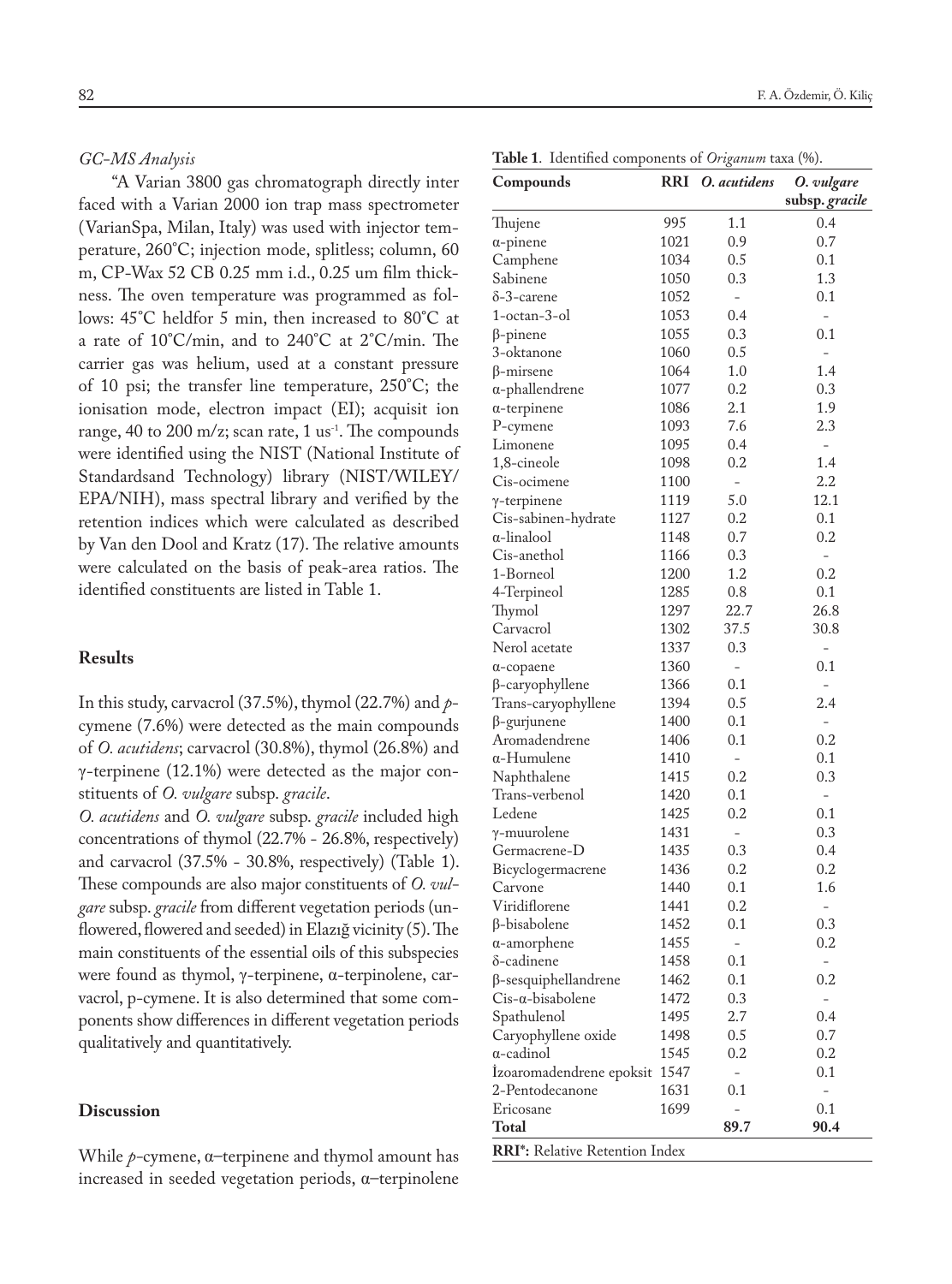and carvacrol amounts has found to be more in flowered vegetation periods (5). Sivropoulou et al. reported that three *Origanum* essential oils, *Origanum vulgare* subsp. *hirtum*, *Origanum dictamnus*, and a commercially available *Origanum* oil were analyzed by gas chromatography-mass spectrometry (GC-MS) and showed a high content of carvacrol, thymol, γ-terpinene, and *p*cymene representing 73.7%, 92.8%, and 87.8% of the total oil, respectively (18). Similarly in this research carvacrol, thymol, γ-terpinene, and *p*-cymene constituted a high content of studied samples (Table 1). Significant quantitative differences between the two oils were apparent only between the two isomeric phenols, carvacrol and thymol, and their biosynthetic precursors γ-terpinene and *p-*cymene. The concentration of other components varied greatly among the two oils but particularly that of carvacrol (37.5- 30.8%) and thymol (22.7-26.8%) (Table 1). Due to its low content of carvacrol, the commercial *Origanum* oil cannot be characterized as a typical "oregano" oil (19). The high amount of carvacrol found in the *O. vulgare* subsp. *gracile* and *O. acutidens* oils (Table 1) have also been observed in several other Greek wild populations of *Origanum* taxon. It should be noted that in some cases thymol, instead of carvacrol, is the major component of the Greek (20) and Turkey oregano essential oils (Table 1).

In another study, forty-one constituents were determined in the essential oil of *O. microphyllum*, representing 98.66% of the oil. The oil was characterized by the presence of terpin-4-ol (24.86%), γ-terpinene (13.83%), linalool (10.81%) (21). On the other hand, sabinene (14.24-24.23%), cis-sabinene hydrate (22.45-31.09%), trans-sabinene hydrate (12.42- 26.34%), and linalool (9.37- 14.16%) were found as the main volatile constituents of *O. microphyllum*, from  $CH_2Cl_2$  leaf extract and from the leaves-flowers (separately) using the headspace method, as reported by (22). Whereas in the present study the essential oils of studied *Origanum* taxa were shown to contain mainly carvacrol, thymol, *p*-cymene, γ-terpinene and other compounds (Table 1), these differences probably depend on the different analytical method, different environmental factors as well as on the different plant material investigated. Baydar et al., (23) reported that the major constituent of the oils determined by GC was cavracrol (86.9% in *O. onites*, 84.6% in *O. minutiflorum*, 75.5% in *T. spicata* and 53.3% in *S. cuneifolia*). Similarly, in this research carvacrol was the major compound of studied samples (Table 1). Among the monoterpenes, *p*-cymene was found in high percentage of *O. acutidens* (7.6%) and in low percentage of *O. vulgare* subsp. *gracile* (2.3%) (Table 1).

In conclusion, *Origanum acutidens* and *Origanum vulgare* subsp. *gracile* evidenced a similarity, with reference to the presence of the main constituents; carvacrol and thymol were among the principal one in both species. Also the percentages of *p*-cymene, γ-terpinene, spathulenol and other compounds were comparable. This study demonstrates the occurrence of carvacrol and thymol chemotypes of *Origanum acutidens* and *Origanum vulgare* subsp. *gracile*  in Eastern Anatolian region of Turkey. In addition, the essential oil results have given some clues on the chemotaxonomy of the genus patterns and usability of these species as natural product. According to these results, studied plants were found to be rich in respect to essential oils. So these plants can be used different purposes in industry, ethnobotany and can be cultivated to richened natural products. In addition, many plant species are threatened due to overharvesting for medicinal or other use, so there is great need to protect plant diversity. There is also a need to develop more sustainable ways of obtaining industrial products from renewable resources. The cultivation of medicinal and aromatic plants for industrial products can address these issues. Futhermore the essential oils were natural products preventing the growth of foodborne pathogens or spoilage organisms in the test systems. Further work is necessary to explore the efficacy, and palatability, of suitable concentrations of these essential oils in foods.

# **Acknowledgements**

The authors are acknowledge financial support by Bingöl university vide project No. BAP -TB-MYO.2016.00.001 for carrying out the study.